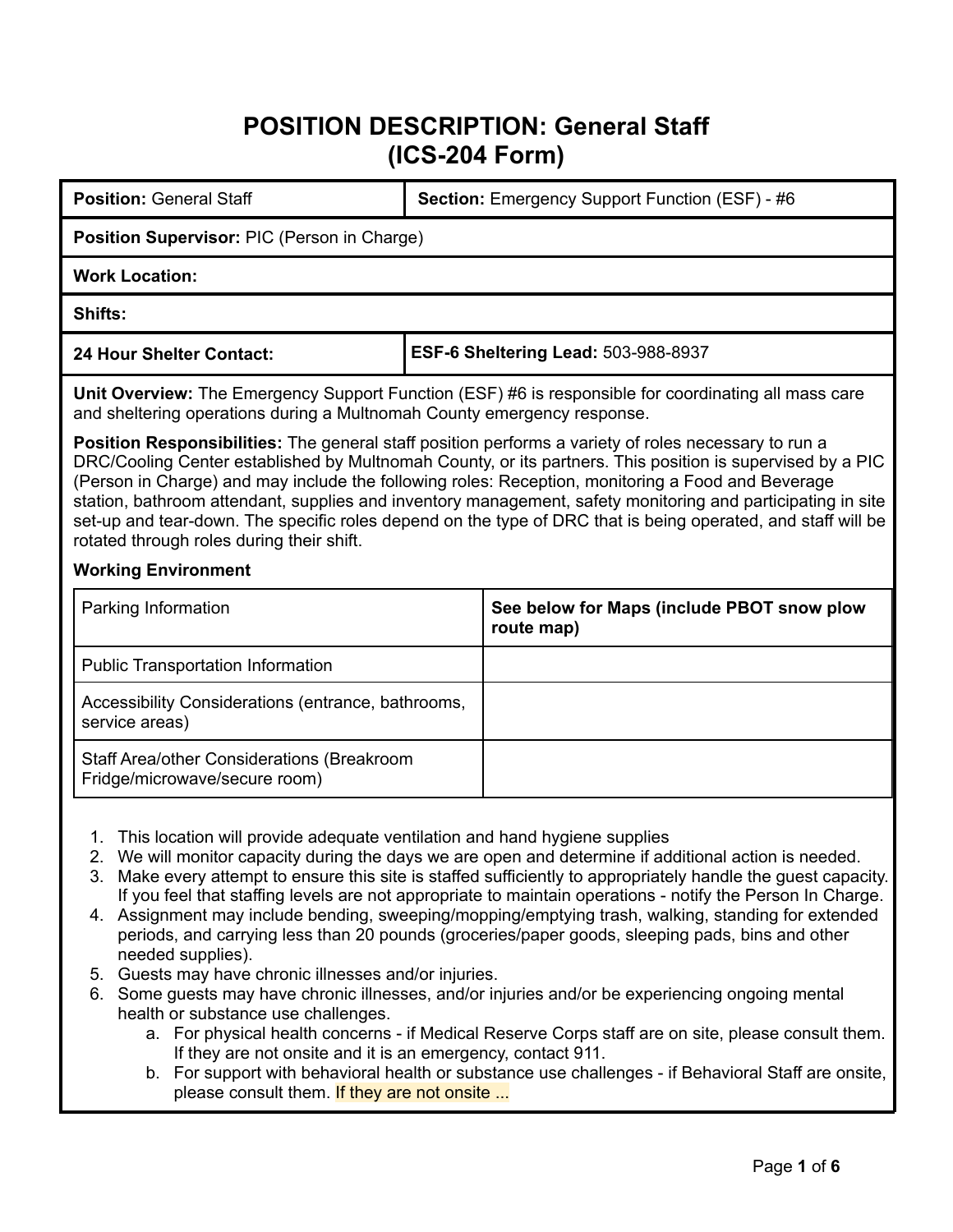- 7. Pets may be present (potential allergens, fleas).
- 8. Be aware that loud discussion can escalate situations because of the need to talk over the sound.
	- a. Staff can also carry around a notebook, in case written communication is needed with other staff and guests.
- 9. Meals, snacks, and beverages will be provided as appropriate.

## **Working Environment - COVID-19 Precautions**

- 1. To limit the spread of COVID-19 and its variants, all guests will be required to mask. Masks will be worn throughout the stay. Staff must mask indoors regardless of vaccine status.
- 2. Staff and guests should follow the [COVID-19](https://multco.us/novel-coronavirus-covid-19/covid-19-guidance-shelter-settings) guidance for shelter settings:
	- **a. We are not currently screening guests or staff for COVID-19 symptoms before they enter the site. If a guest reports to staff that they are experiencing symptoms of COVID-19, please call the Referral Specialist with Behavioral Health Division at 503-318-9262 to initiate the VIMO referral process.**
	- b. Staff with symptoms such as a cough, shortness of breath or difficulty breathing, muscle aches, headache, chills, or fever should stay home. See CDC's list of [COVID-19](https://www.cdc.gov/coronavirus/2019-ncov/symptoms-testing/symptoms.html) symptoms (link is [external\).](https://www.cdc.gov/coronavirus/2019-ncov/symptoms-testing/symptoms.html)
	- c. Staff should wash or sanitize hands frequently, and try not to touch their faces.
	- d. Staff should wear gloves when touching personal belongings of guests.
	- e. Follow the CDC [recommendations](https://www.cdc.gov/coronavirus/2019-ncov/hcp/disposition-in-home-patients.html) (link is external) for when to end isolation after being out sick.
	- f. The State of Oregon provides detailed [Statewide](https://sharedsystems.dhsoha.state.or.us/DHSForms/Served/le2288K.pdf) Mask, Face Shield, Face Covering Guidance.
		- i. Face coverings are required in Oregon for everyone 5 and older, in all indoor public spaces and also outdoors when you cannot keep 6 feet from others.
		- ii. The state's mandate acknowledges that some people can request an accommodation due to health conditions, age, or differential ability.
			- 1. If any guests or staff do not have their own mask or face covering, please provide them.
	- iii.Recommend staff be under 65 and without medical conditions that cause increased vulnerability for severe COVID-19 disease per CDC

#### **Ethics & Philosophy**

- 1. Be patient, kind, and a good listener.
- 2. Create welcoming spaces and interrupt oppression.
	- a. Ensure the identity of the individual has no effect on the services we provide
- 3. Use supportive, person first language and body language. Please be mindful of how your behavior can escalate or de-escalate any situation. Individuals staying in the shelter should be referred to as **guests**.
- 4. Use compassion, acceptance, and mutual respect.

Understanding Vision, Mission, Values and Goals of [Multnomah](https://multco.us/health/about-health-department/vision-mission-values-and-goals) County

Understanding Core Concepts of Assertive [Engagement](https://www.multco.us/assertive-engagement/core-concepts-assertive-engagement) for working with guests and other staff

Understanding of [Equity](https://multco-web7-psh-files-usw2.s3-us-west-2.amazonaws.com/s3fs-public/diversity-equity/documents/lens_handouts-092613forpublicweb.pdf) Lens and how to use it when planning, developing or evaluating a policy, program or decisions

Understanding how to inclusively **Lead with [Race](https://www.multco.us/safety-trust-and-belonging-workforce-equity-initiative/why-we-lead-race) for all operations and activities and applying a racial** equity framework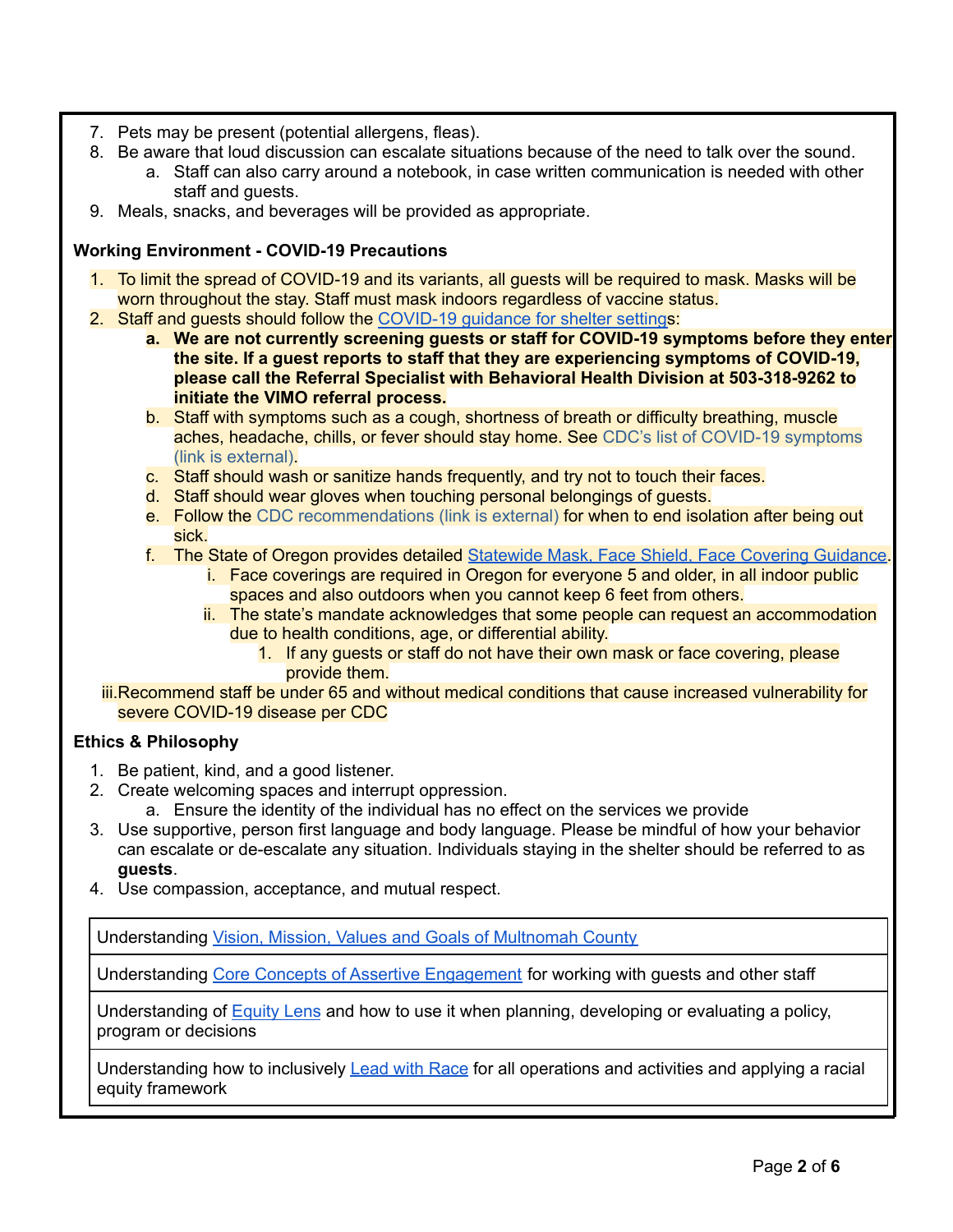# **Qualifications**

- 1. Preference for background working with individuals who are experiencing houselessness
- 2. Familiarity with Street Roots [\(resource](http://www.streetroots.org/about/work/resourceguide) quide) and 2-1-1 Info (211 [website](https://www.211info.org/) here)
- 3. Other information, including a Training Guide can be found on the Multnomah County Disaster Resource Center [webpage.](https://www.multco.us/dchs/disaster-resource-centers)

# **Required**

Disaster [Resource](https://www.youtube.com/watch?v=dZ5NOzoCOts&list=PLBBA-VEWU2IZN1FFKSwUL694eshLHtp1w) Center Online Videos (Available on Workday for County staff)

[Nalaxone](https://www.oregon.gov/oha/ph/ProviderPartnerResources/EMSTraumaSystems/Pages/epi-protocol-training.aspx#naloxone) Training (30-45 minutes, external link)

**Recommended**

Emotional & [Psychological](https://www.coursera.org/learn/psychological-first-aid#) First Aid Training (Approx 6 hours to complete, free and online)

Basic Adult First Aid/CPR/AED Training

[De-Escalation Training](https://www.youtube.com/playlist?list=PL-ZbL7pswLOQdQ9S4pSj5-kbDy3Dejnim) available from Joint Office of Homeless Services (Approximately 3-4 hours, knowledge check being developed)

Food [Handlers](https://www.orfoodhandlers.com/eMain.aspx) Permit - (could take up to 3 hours, includes fee of \$10)

# **Safety Message**

- 1. Events that may lead to conflict:
	- a. Any loud or escalating noise inside or around the facility
	- b. Touching a guest or a guest's items without permission NEVER attempt to restrain or physically engage with a guest
	- c. Surprising a guest from behind
	- d. Waking a guest abruptly
- 2. Do not accept or serve home-prepared foods.
- 3. During general clean-up be mindful of sharp objects:
	- a. Wear nitrile gloves underneath **puncture resistant gloves** when emptying trash
		- i. If you are unable to find puncture resistant gloves, request these from ESF-6 Sheltering Lead immediately
	- b. Empty trash frequently so that bags are not completely full and difficult to pick up.
	- c. If an incident occurs with a sharp object, follow the Sharps Protocol found [here.](https://docs.google.com/document/d/1LGrkBXeTlXP0fIEWU1q1UQU-LKYZzgbtccQUglGFF7A/edit?usp=sharing)
- 4. If any emergency occurs, contact 911 as appropriate, and notify the ESF-6 Sheltering Lead.
	- a. Bring a flashlight when greeting first responders.
		- b. Guide responders into the space to guest.
		- c. Document your observations and role related to the incident.
- 5. Call 911 if needed, and follow Incident Reporting and Protocol Found [here](https://docs.google.com/document/d/1FA-6VDEVW16l4XXYbVuVIsDQUHmALk3TfEyEqzfKhNk/edit)
- 6. Ensure safety protocols are followed:
	- a. Work with staff members throughout each shift to provide friendly reminders that they should either take a break to wash their hands or use hand sanitizer regularly.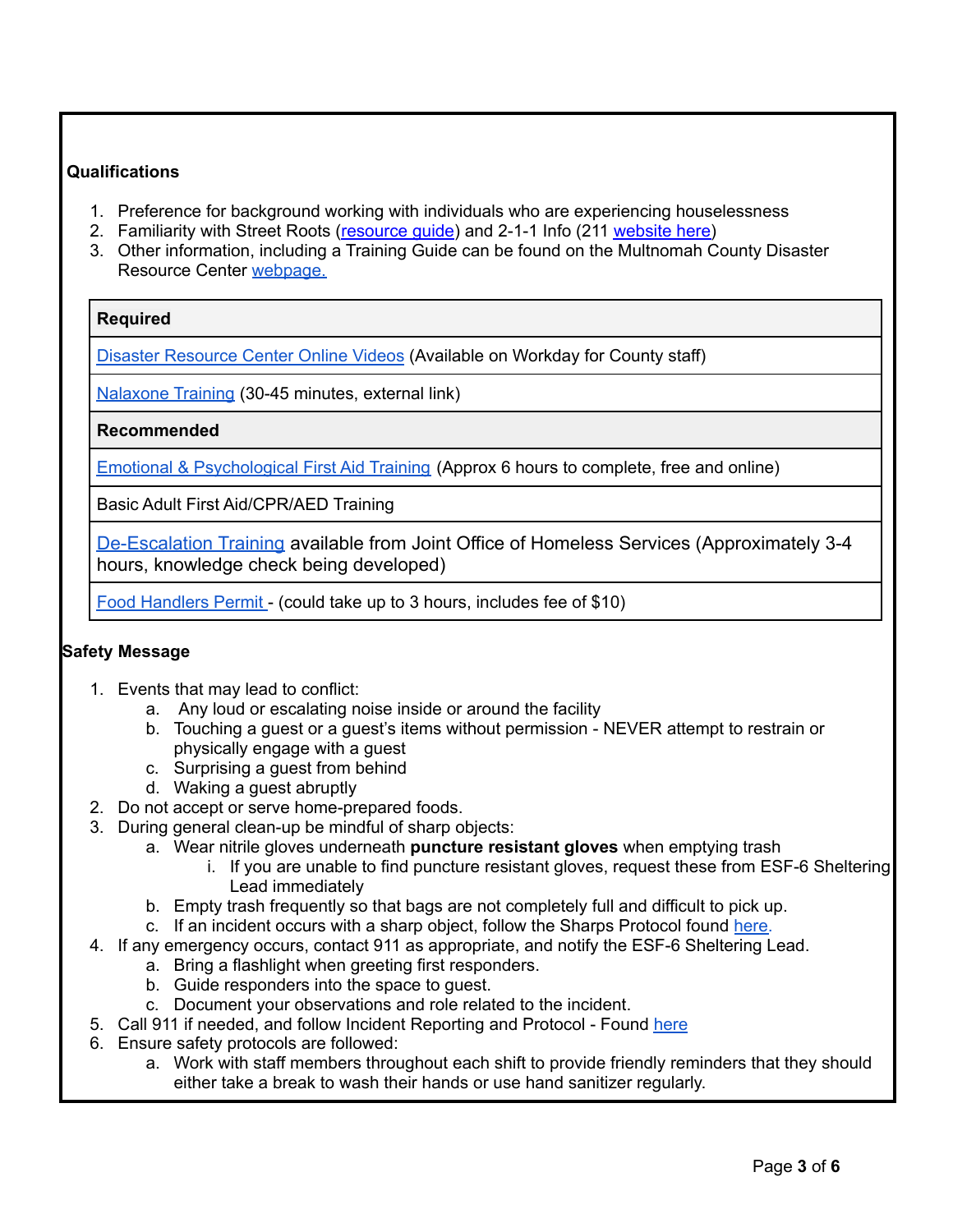- b. Work throughout each shift to ensure there are enough COVID-19 specific supplies masks, hand sanitizer or soap at handwashing stations, Anti-Bacterial wipes or Cleaning Spray with paper towels available at each station, Nitrile Gloves
	- i. If there is a shortage of supplies, request additional resources by contacting the ESF-6 Lead
- c. Help monitor areas in the site where people may gather and provide friendly reminders about social distancing.
- d. Work throughout each shift to provide friendly reminders that surfaces and frequently touched items/areas are cleaned regularly.

# **General Position Duties**

- 1. Arrive on time and stay for the duration of your shift.
- 2. Familiarize yourself with the facility. This will help you provide directions to guests and assist with any cleanup or other tasks that may come up during your shift.
- 3. Maintain situational awareness. Notify the PIC of any concerns as soon as they are discovered.
- 4. Check in with the PIC prior to leaving the facility even for brief periods of time. Remember to Sign in and out (prior to leaving the shelter, even for brief periods of time)
- 5. Obtain and use your personal protective equipment (PPE):
	- a. Masks should be utilized when in the presence of others. Extras are available on site for staff who need them.
	- b. Please keep at least one pair of nitrile gloves with you in case they are needed.
- 6. Attend the incoming, and outgoing, shift briefing with the PIC. The shift briefing should cover the following:
	- a. Incoming
		- i. Personal introductions for familiarity with co-workers,
		- ii. Phone number for PIC
		- iii. Operational or site updates,
		- iv. Concerns or critical information from previous shifts,
		- v. Review cleaning policies/processes
	- b. Outgoing
		- i. Review the shift to obtain information that should be shared with incoming/future shifts,
		- ii. Ensure any concerns or questions are addressed from shift operations,
		- iii. Save time for questions from staff.
- 7. Ensure that the needs of the guests are being met
- 8. Problem-solve as issues arise and elevate issues to the PIC as needed.
- 9. Notify the PIC if you observe any low supply inventory, support the equitable distribution of supplies for guests.
- 10. Inform the PIC if any property damage is observed.
- 11. Work in a team environment with other staff and a variety of outreach workers, first responders, volunteers, and others who may come to the shelter to provide assistance.
- 12. Assist in set-up, and tear-down the space:
	- a. Set-up the shelter space during the first evening shift, following guidance provided by PIC (if needed).
	- b. Tear-down the shelter space during the final morning shift, following guidance provided by PIC (if needed).

#### **General Staff Assignments**

1. **Greeter**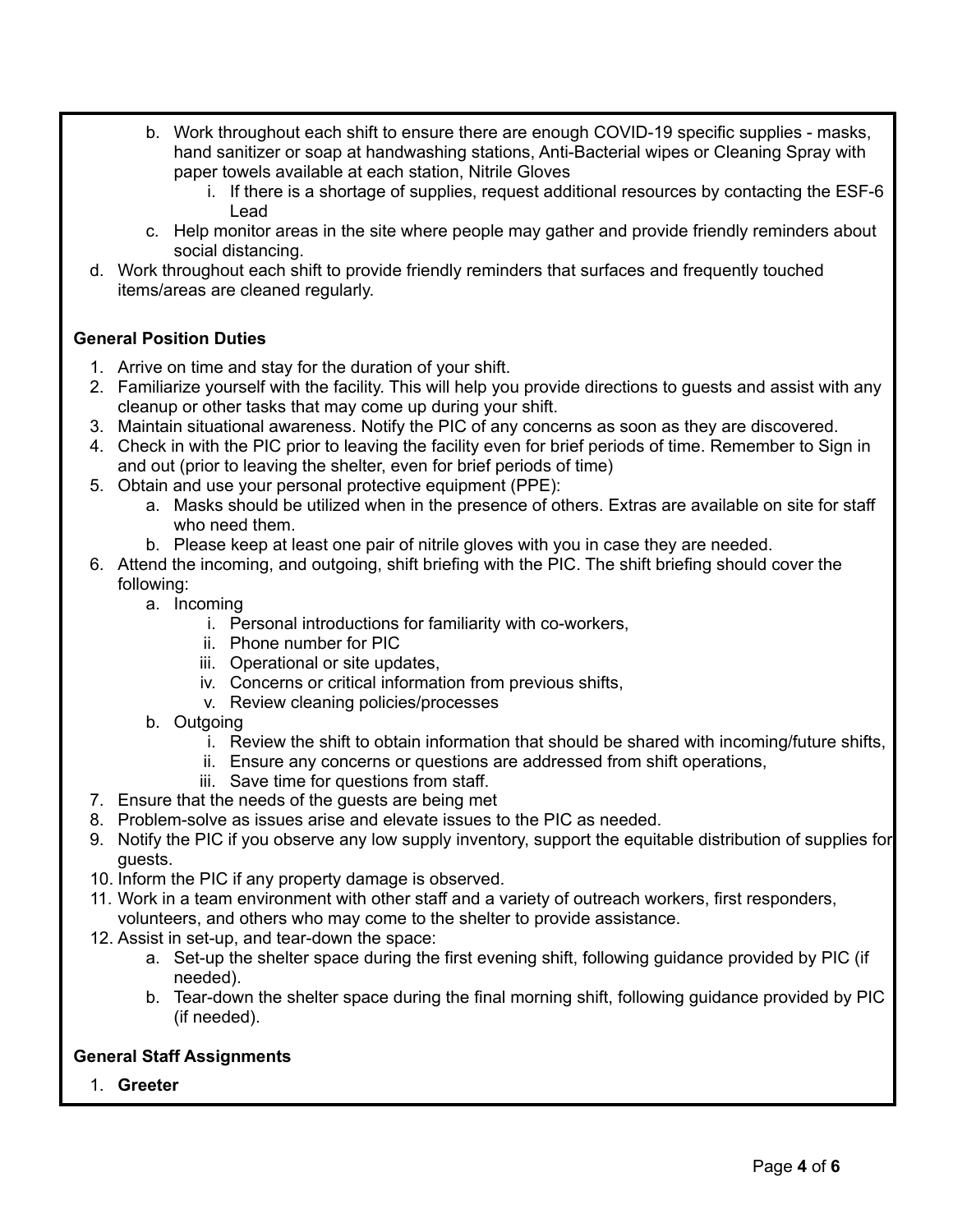- a. Greet and welcome guests as they arrive at the facility. Chat with them while maintaining appropriate physical distance.
- b. Review any rules with guests specific to the site.
- c. Maintain regular population tracking and provide headcount when requested.
- d. Distribute supplies/items to guests as needed
- e. Find help for guests that need assistance
- f. Ensure reception table is staffed at all times
- g. Remind staff and guests of the need for physical distancing in the reception area.
- h. Monitor for safety in the reception area

### 2. **Food and Beverage**

- a. Maintain regular supply of available hot and cold beverages.
- b. Display snacks and distribute meals (if provided) at appropriate times.
	- i. Display snack descriptions and ingredients, when applicable.
- c. Ensure that guests are maintaining physical distancing while eating and accessing meals and snacks.
- d. Setup distribution of food and beverages, with associated items (creamer, stirrers, sugar, etc.) in the designated area to ensure guests are taking what they touch.
- e. Staff in the dining area should follow proper food safety guidance.
	- i. Ensure food that needs to be refridgerated is distributed or disposed of **4 hours after delivery**
- f. Monitor for safety in the snack and beverage area.
- g. Remind staff and guests of the need for physical distancing in all areas of the shelter.

### **3. Safety & Bathoom Monitoring**

General Safety Monitoring

- a. Support Behavioral Health staff in de-escalation as needed
- b. Support other staff in cleaning procedures
	- i. Monitor inventory of hand sanitizer, cleaning supplies
	- ii. Check for appropriate signage for face covering/mask requirement
- c. Do not allow smoking in the restroom area direct guests to the designated smoking areas
- d. Limit individuals to five (5) minutes in the bathroom (people may be waiting, life safety of guest inside)
	- i. If individuals are answering every few minutes life safety is addressed
	- ii. If individuals are waiting in line become increasingly insistent on getting guests out of the restrooms.
	- iii. If needed, provide a LOT of notice that you are entering the restroom
		- 1. ONLY enter if you believe it is a life safety emergency
		- 2. Provide privacy and call for additional staffing, at least two (2) to be present in the area with you prior to attempting entry – one (1) staffer needs to be the coordinator.
- e. Remind staff and guests of the need for physical distancing in all areas of the shelter.

#### **Special Instructions**

- 1. Bring snacks and drink plenty of fluids.
- 2. You may need to be outside and/or work with cleaning products (including bleach solution) during your shift, please dress accordingly. Close toed shoes are required. Some additional recommendations: